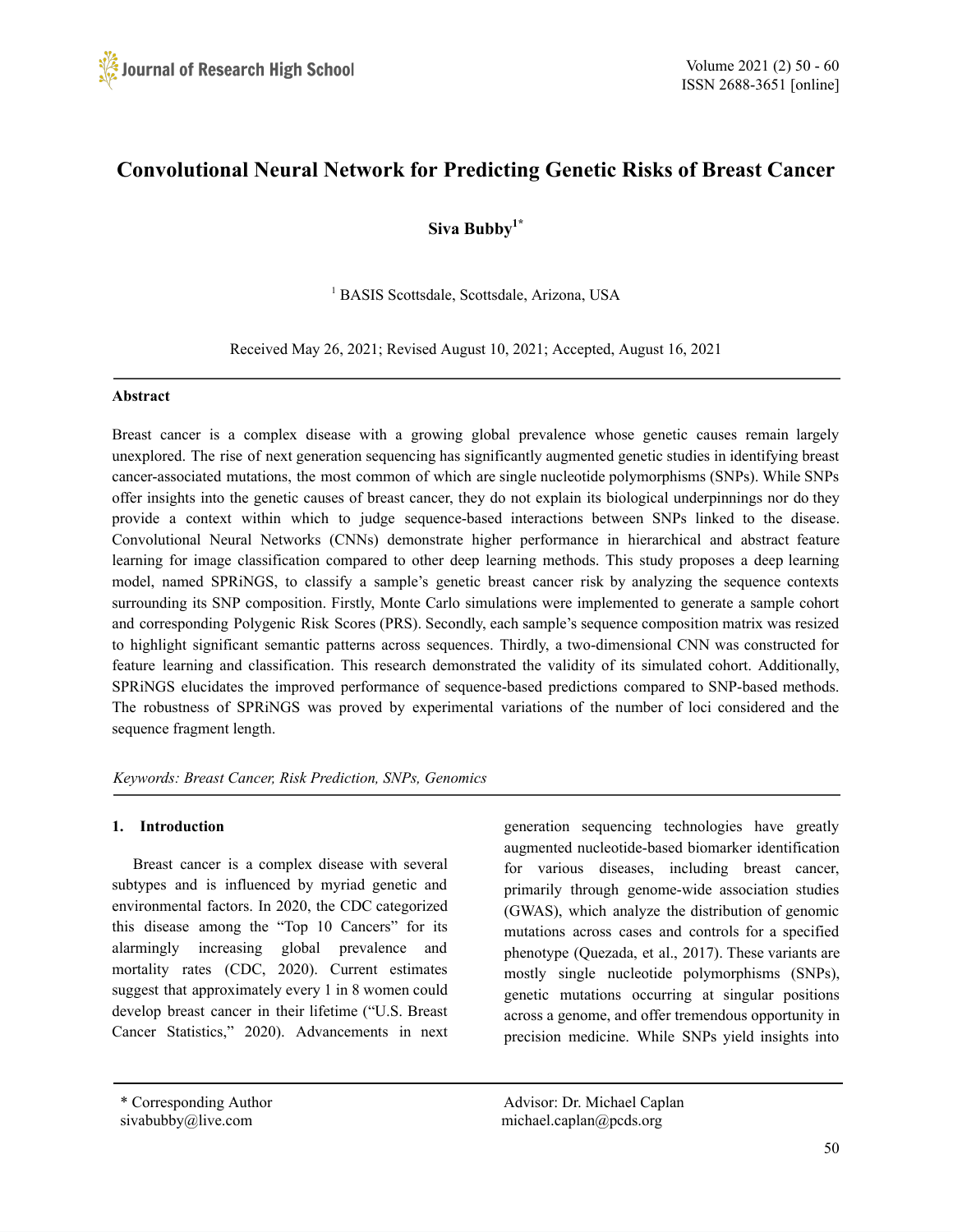the genetic causes of breast cancer, they alone do not explain its mechanisms nor do they provide a context to judge the underlying semantic interactions between SNPs. One strategy to overcome these issues is to incorporate the local DNA fragment surrounding each SNP into existing risk prediction models. By extracting DNA sequences around GWAS breast cancer mutations, this research hypothesizes that incorporating the local DNA sequence context around statistically significant mutations into disease prediction algorithms will outperform existing SNP-based methods in classifying genetic risks of breast cancer. This study proposes Sequence-based Polygenic Risk Network for GWAS SNPs (SPRiNGS), a novel computational method for classifying sequence-based breast cancer risks.

#### **2. Materials and Methods**

# 2.1 Data Collection and Preprocessing

This research utilized the SNPs available in the 'Breast Carcinoma' dataset from the online *GWAS Catalog* (Buniello, et al., 2019). To extract all SNPs with explicit corresponding genomic loci, the dataset was filtered to remove all entries missing both a risk allele and locus. Subsequently, for all entries without either an SNP or genomic coordinate, the missing information was manually extracted from *SNPedia* (Cariaso & Lennon, 2012) or *dbSNP* (Sherry, et al., 2001), thereby ensuring that each SNP had a corresponding locus. The remaining mutations were then filtered by statistical significance using the common GWAS *p*-value threshold  $\alpha = 5 \times 10^{-8}$ (Fadista, et al., 2016). Finally, the relative strength of each allele  $\beta$  was extrapolated to accurately characterize the individual effects of each locus on a sample's breast cancer risk.

# 2.2 Sequence Extraction

The genomic location of each SNP was expanded into symmetric ranges about the risk allele. BEDTools, a powerful toolset for genomic arithmetic (Quinlan & Hall, 2010), then converted each of these ranges into DNA sequences using the *GRCh38* reference genome (Schneider, et al., 2017). A

reference genome is "a digital nucleic acid sequence database assembled by scientists as a representative example of the set of genes in one idealized individual organism of a species" ("Reference genome," 2020). Extraction from a reference genome indicated that the emergent sequences were not associated with any disease (including breast cancer) because they lacked the risk-associated alleles (and were thus classified as "healthy"). To generate the breast cancer-associated sequences, risk alleles were substituted into the sequences surrounding their corresponding loci. This process generated one healthy and one risk-associated sequence for each statistically significant SNP location.

# 2.3 Monte Carlo Simulation

Previous genome-wide prediction studies primarily perform genomic sequencing on a sample cohort of cases and controls to extract their own specific SNP collection prior to risk analysis. This means that researchers would analyze the SNP composition of individuals who had a particular disease and those who did not. These data are then stored in databases for other researchers to use. However, these repositories often limit public access due to medical privacy and other ethical constraints. After searching popular databases including *cBioPortal* (Cerami, et al., 2012), *GWASkb* (Kuleshov, et al., 2019), and *GWAS Central* (Beck, et al., 2020) for SNP-based breast cancer case-control samples, it was found that the accessible data only described a sample's mutated gene composition. However, since one gene can contain multiple SNPs, this type of data would not be suitable for this experiment. To circumvent this, Monte Carlo methods were implemented to emulate real-world conditions when generating a representative random sample of breast cancer risk scores. Monte Carlo methods rely on stochasticity to predict a deterministic result (Adekitan, 2014). For this study, each sample's risk score was the deterministic result (see 'Polygenic Risk Score Calculation') and the sample's sequence composition represented the stochastic component.

For this sample to be truly representative, all possible risk scores needed to be accounted for.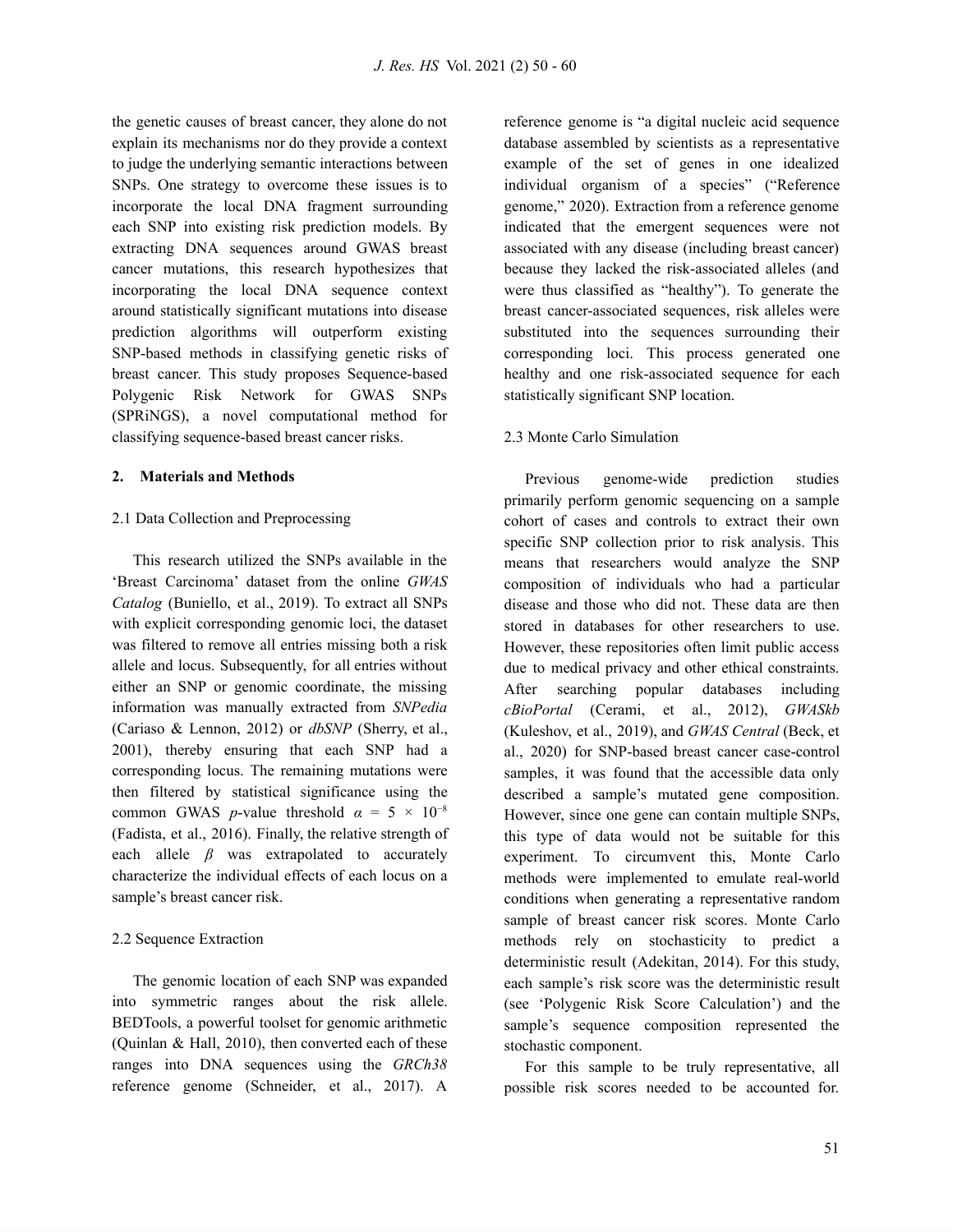Across all samples, the Monte Carlo simulation randomly selected between healthy and risk sequences for each SNP location with varying probabilistic frequencies. This method ensured a random sample which accounted for all risk scores for the number of statistically significant SNPs.

The sequence data for all samples were stored in a 3D array whose height represents the total number of SNPs per sample *s*, width is the sequence length *L* (see 'Sequence Encoding'), and depth represents the total number of samples *N* (Figure 1). The sample size was fixed at  $N = 20,000$  due to computational constraints. The other two variables were evaluated in a sensitivity analysis to measure how they impact the model's performance. Specifically, the number of SNPs is strictly determined by statistical significance. Hence, variations in *s* were created by fluctuating the *p*-value threshold  $\alpha$ . The threshold was tightened ( $\alpha$  =  $5 \times 10^{-9}$ ) and relaxed ( $\alpha = 5 \times 10^{-7}$ ) to obtain differing numbers of mutated loci while maintaining sufficient amounts of data required to train a machine learning algorithm.



Figure 1. *Three-dimensional data structure of Monte Carlo sample population.* This simulation encodes each sample as an  $s \times L$  matrix which describes the sequence composition of a particular individual.

#### 2.4 Sequence Encoding

One-hot encoding is a popular technique to convert nucleotide sequences into binary sequences. For any given genomic sequence of length *l*, the length of the corresponding one-hot encoded sequence  $l_{\alpha}$  is 4*l* due to the four nucleotide possibilities (A, C, G, T) at each location along the nucleotide sequence. However, *lohe* explodes as *l* increases, making one-hot encoding impractical for large sequences. To avoid high-dimensional data, genomic sequences were converted to vectors of unique numbers between [1, 4], thereby preserving sequence length and explicitly differentiating alleles. This process encodes each sample as an  $s \times L$  matrix characterizing its sequence composition. Matrices were resized to dimensions  $28 \times 28$  to bring similar semantic patterns closer together and highlight important genomic features across samples. Moreover, making these matrices denser decreases the computational storage and time required for analysis.

#### 2.5 Polygenic Risk Score Calculation

Each sample's breast cancer risk was calculated using a weighted Polygenic Risk Score (PRS) based on its genetic sequence composition, as seen in Equation (1), where *i* was an integer within [1, *N*] representing the sample index, *j* represented the sequence number between [1,  $s$ ],  $s_{ij}$  was the sequence classification of 'healthy' or 'breast cancer' as 0 or 1 respectively, and  $\beta_{ii}$  represented the sequence's relative strength based on its particular risk allele.

$$
risk_i = \sum_{j=1}^s s_{ij} \times \beta_{ij}
$$
 (1)

While this risk calculation method assesses the cumulative impact of a sample's sequence composition, it does not account for the occurrence-based or sequence-based interactions between SNPs. Therefore, machine learning is implemented to account for these complex underpinnings (see 'Convolutional Neural Network').

To categorize samples 'healthy' or 'at risk of breast cancer,' all risk scores were normalized between [0, 1]. Samples whose normalized risk scores were above the 50th percentile were classified as 'at risk of breast cancer,' and the remainder were classified as 'healthy.' This method yielded a population with 50% breast cancer prevalence, which ensures an equal number of cases and controls in the dataset to avoid a biased training procedure for the model.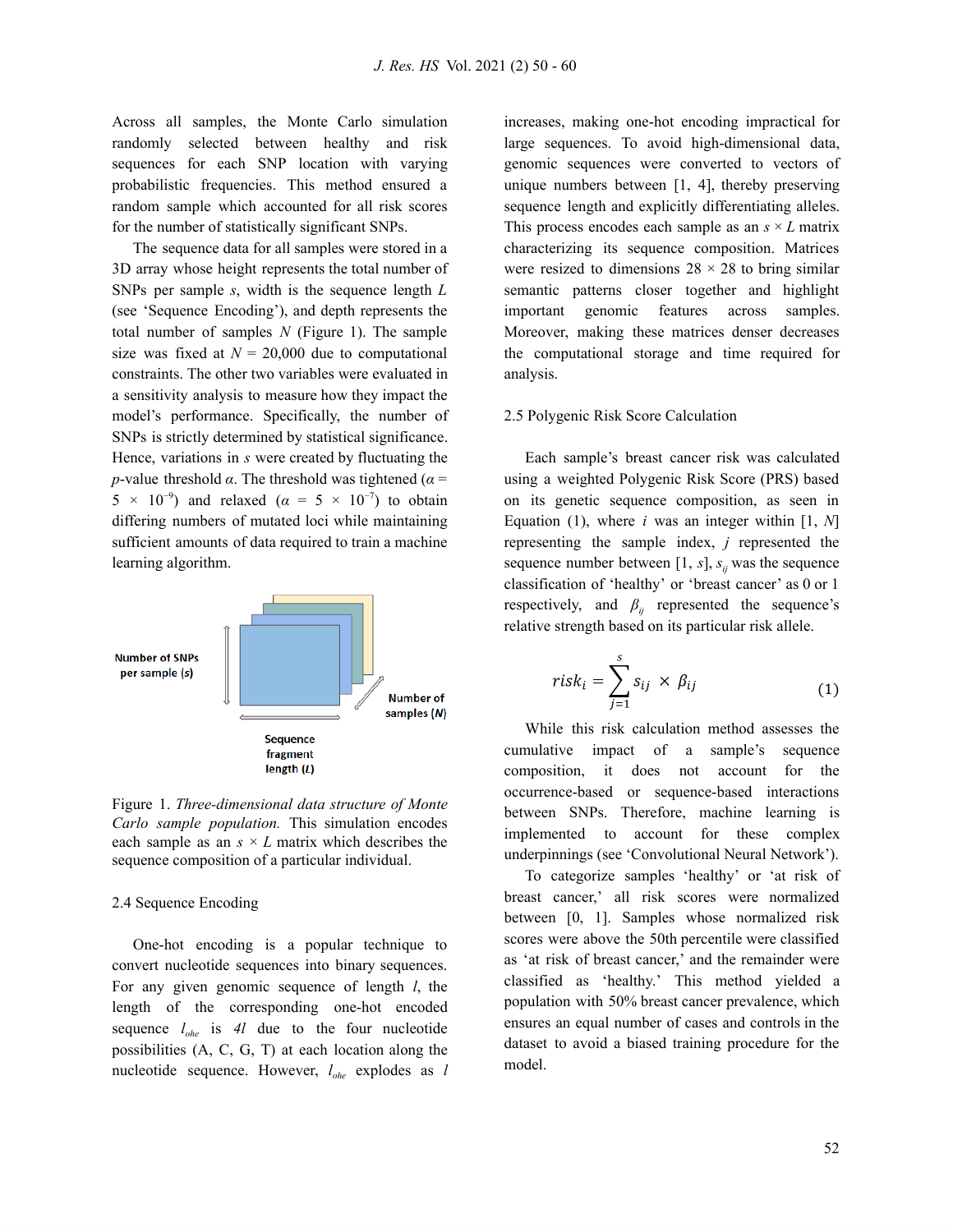#### 2.6 Convolutional Neural Network

Convolutional Neural Network (CNN) is a subset of deep learning largely popularized for image classification because it adaptively learns and generalizes hierarchical spatial features (Indolia, et al., 2018). CNNs split their learning processes into "building blocks, such as convolution layers, pooling layers, and fully connected layers" to extract features from multidimensional data (Yamashita, et al., 2018). In convolution layers, the model iterates over samples using copious filters and stride windows of specified dimension to learn patterns among the input data. The pooling layers reduce the dimensionality of the model's feature matrices as it continues to learn. Finally, the fully connected network makes predictions with the vector representations of the extracted features. These models specifically capture explicit and implicit patterns within data using fewer hyperparameters compared to other deep learning methods.

This research applied a two-dimensional CNN to classify breast cancer risks based on genomic sequence patterns around risk-associated loci. Binary cross entropy (Deng, 2012) was used as the loss function and the Adam algorithm (Kingma & Ba, 2015) was applied for optimization. Of the 20,000 samples in this study's dataset, 70% were used to train the model and 30% were used to evaluate its performance. All hyperparameters were tuned using random grid search, a data analytics technique which trains copious models using randomly created hyperparameter combinations within user-specified ranges to extract the settings which yield the highest predictive accuracy. The model constructed in this study, named Sequence-based Polygenic Risk Network for GWAS SNPs (SPRiNGS), was implemented in Google Colab using the Keras platform in R because it allowed for free large-scale computation on a virtual machine.

# 2.7 Performance Evaluation

This experiment evaluated SPRiNGS with two metrics: Area Under the Receiver Operating Characteristics Curve (AUC) and normalized Matthews Correlation Coefficient (nMCC). In binary

classification problems, ROC Curves depict a model's robustness by plotting the true positive classification rate against the false positive classification rate and calculating the area beneath the graph. Significant AUC values can range from [0.5, 1], where values tending toward 0.5 indicate poor classification ability while values closer to 1 indicate greater model performance.

Additionally, Matthews Correlation Coefficient (MCC) measures the model's statistical accuracy in the context of its confusion matrix. This metric was used to assess the alignment between predicted risk classifications and actual risk classifications, ranging from [-1, 1]. nMCC is calculated by rescaling MCC values between [0, 1], where 0 indicates total misalignment, 0.5 indicates random alignment (as if the model was guessing), and 1 indicates total alignment amongst predicted and actual classes. Since AUC and nMCC depend on a model's decision threshold, the threshold yielding the greatest accuracy was chosen prior to evaluation.

All code used for this study can be found here[:](https://github.com/sivab468/SPRiNGS) <https://github.com/sivab468/SPRiNGS>.

# **3. Results**

# 3.1 Simulation Validation

This research implemented Monte Carlo simulations to generate 20,000 samples whose breast cancer risks were dependent on their sequence composition. The validity of the simulation is examined based on whether this method extracts causal breast cancer variants, follows a normal PRS distribution, and associates higher PRS with greater chances of developing breast cancer. These criteria were found in "A Guide to Performing Polygenic Risk Score Analyses" (Choi, et al., 2020).

To assess whether causal breast cancer SNPs were extracted, all SNPs were graphed in a quantile-quantile (Q-Q) plot such that more significant SNPs would appear higher on the graph (Figure 2). Statistical significance was measured using -log(*p*-value) for ease of comparison. The black dots represent the observed data points and the blue line represents a normal distribution. While SNPs of lower significance somewhat align to the normal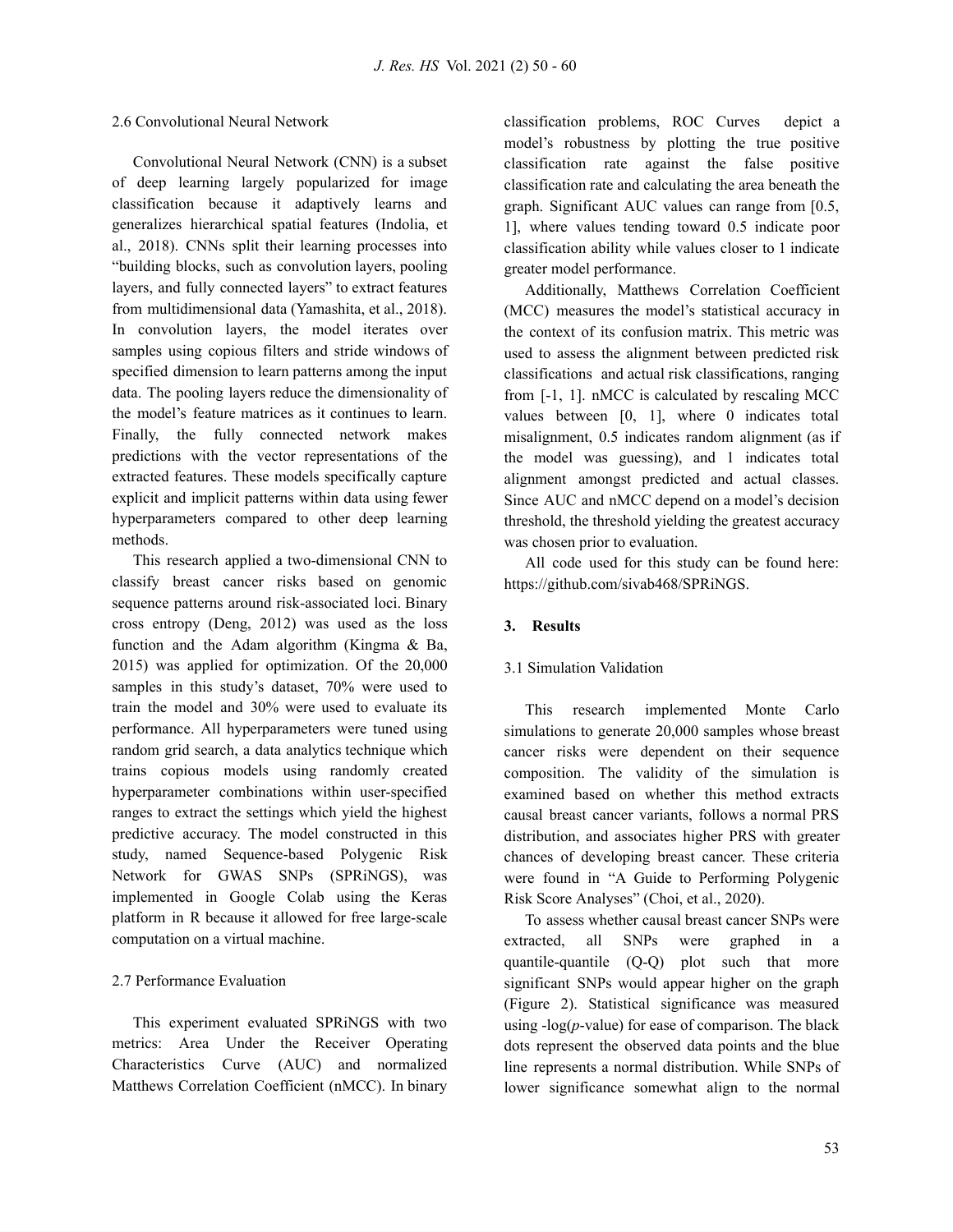distribution, the upward tail on the right indicates that the simulation used in this study extracted causal breast cancer variants amongst other mutations in the dataset.



Figure 2. *Quantile-Quantile Plot of SNP Statistical Significance.* This graph depicts all SNPs in the dataset by their  $-\log(p-\text{value})$  such that more significant SNPs would appear higher on the graph. All points above the blue line represent causal breast cancer variants.

Next, this study analyzed the impact of PRS calculations on the breast cancer risk score distribution. Ideally, since risk scores are calculated as linear combinations of independent variables (SNPs), then standard PRS distributions should be normal (Choi, et al., 2020). To confirm the normality of the PRS distribution, a Q-Q plot of the breast cancer risk scores was created with the theoretical probability segments of a normal distribution on the x-axis and PRS on the y-axis (Figure 3). The black dots represent the observed risk scores and the red line represents a normal distribution. The more the data points align with the red line, the closer the distribution is to normal. This study quantifies the alignment between the PRS distribution and normal distribution using an R-squared value between [0, 1]. With R-squared  $= 0.99$ , this plot demonstrates this population's risk scores follow a near exact normal distribution.

The final measurement to validate this Monte Carlo simulation was to assess how breast cancer probabilities vary with PRS. Theoretically,

population strata with higher PRS are more likely to develop breast cancer since they have more SNPs (and therefore have a higher odds ratio for the disease). This research divided the population into 20 equal subgroups, calculated each sample's probability of developing breast cancer for each subgroup, and converted all probabilities into odds ratios of developing breast cancer. To better visualize the data, the log(Odds Ratios) were calculated (denoted as *Ψ*) and plotted against PRS quantiles (Figure 4). Each point represents the mean *Ψ* for the population subgroup. The blue bars indicate the 95% confidence interval for each mean *Ψ*. The overall upward trend verifies that samples with higher PRS are more likely to develop breast cancer.



Figure 3. *Quantile-Quantile Plot of Breast Cancer Polygenic Risk Scores for Simulated Population*. This graph demonstrates the normality of the PRS distribution.

The three aforementioned figures confirm the validity of the Monte Carlo simulation presented in this experiment by extracting causal variants, observing a normal PRS distribution, and verifying the positive correlation between PRS and chances of developing breast cancer among the sample cohort.

# 3.2 Hyperparameters

This study consists of two hyperparameter categories: model-related and data-related. Model-related settings entail the various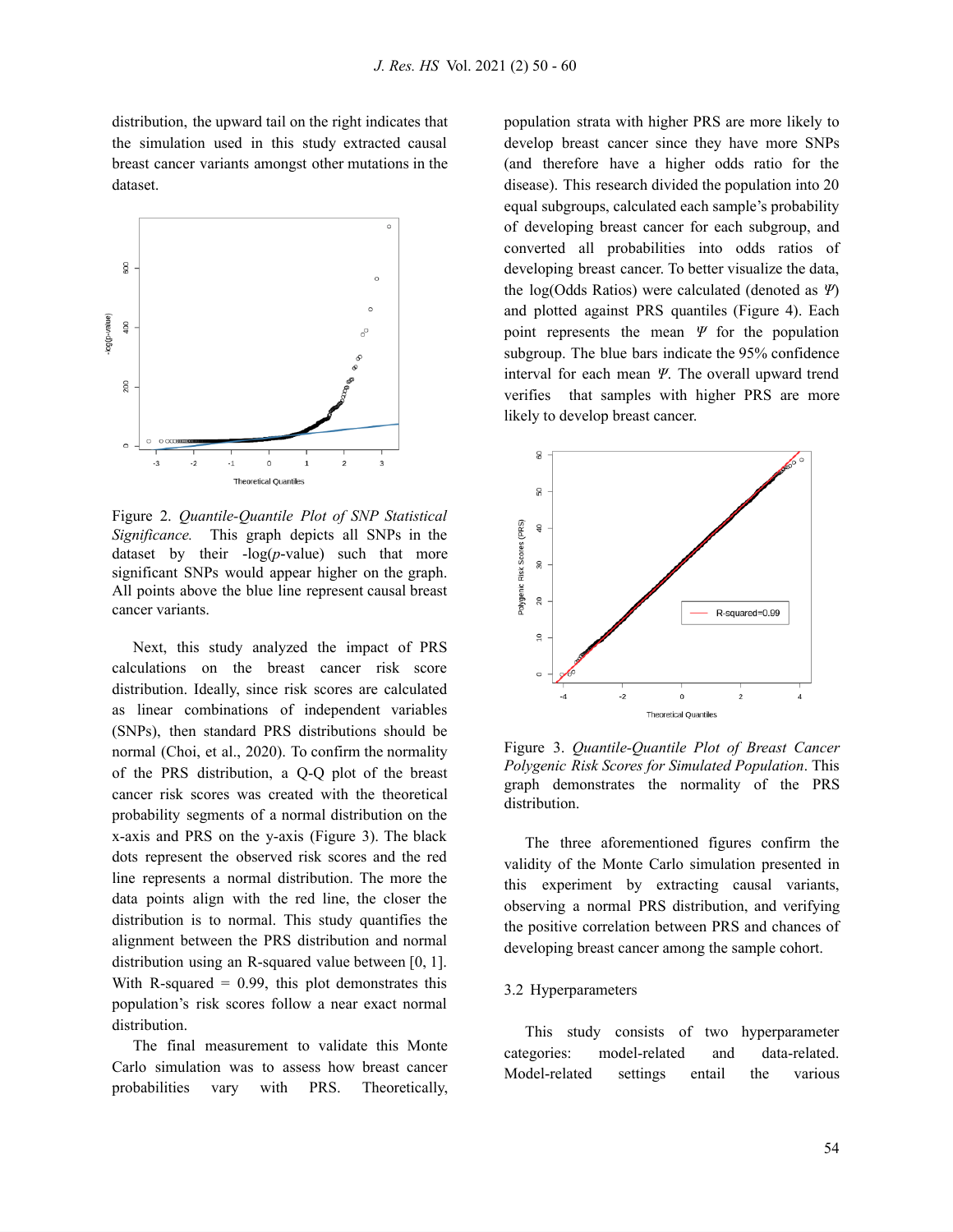hyperparameter combinations in SPRiNGS used during training and evaluation. Optimizing the model employed random grid search to sample 5% of all possible hyperparameter combinations and tune SPRiNGS with lower computational cost. The settings which minimized the loss value on the testing set were considered as the optimal hyperparameters. If more than one combination achieved the same minimum loss value, the combination which maximized the AUC value for the testing set was selected as optimal. All hyperparameters explored in SPRiNGS are summarized in Table 1 with the optimal settings bolded. All hyperparameters not explicitly mentioned remained at their default values.



Figure 4. *Quantile-Quantile Plot of log(Odds Ratios) for Developing Breast Cancer across Stratified Polygenic Risk Scores.* This plot demonstrates the positive correlation between breast cancer PRS and the log(Odds Ratio) of developing breast cancer (*Ψ*).

Previous SNP-based disease prediction studies demonstrate that including more polymorphisms in PRS calculations typically yield more robust results; however, this data characteristic has not been explored in sequence-based predictions. Moreover, the impact of the DNA context length on disease prediction remains unknown. Therefore, this research treated these values as data-related hyperparameters and discusses their impact below (see 'Sensitivity Analysis').

Table 1. *SPRiNGS Hyperparameter Combinations and Optimal Settings (bolded).* This table summarizes all settings considered when designing and tuning SPRiNGS. The settings which minimized the loss value on the testing set were selected as optimal (bolded).

| <b>Hyperparameter</b>        | Option        |
|------------------------------|---------------|
| <b>Convolution Filters 1</b> | 32, 64        |
| Kernel 1 Length              | 3, 4, 5       |
| Kernel 1 Width               | 3, 4, 5       |
| <b>Convolution Filters 2</b> | 16, 32, 64    |
| Kernel 2 Length              | 3, 4          |
| Kernel 2 Width               | 3, 4          |
| Dense Nodes 1                | 16, 32        |
| Dense Nodes 2                | 4, 8, 16      |
| Optimizer                    | Adam, RMSprop |

# 3.3 SPRiNGS Performance Evaluation

To evaluate the impact of incorporating genomic sequence contexts into SNP-based predictions, this study developed two control models which only analyze the SNP composition across the sample cohort: a classical machine learning model (SVM\_RBF) and a deep learning model (1D CNN). SPRiNGS, on the other hand, analyzed the sequence composition of the simulated population. The ROC Curves for each model were plotted to compare the robustness of their predictions (Figure 5). SPRiNGS achieved the highest AUC at 0.91, while SVM\_RBF and 1D CNN followed at 0.88 and 0.84, respectively. This elucidates that the sequence-based model developed in this study extracted underlying semantic patterns and significant SNP-SNP interactions associated with breast cancer better than traditional SNP-based methods.

This study also measures the nMCC to discern the holistic statistical accuracy of each model in the context of its confusion matrix. nMCC values were calculated and plotted for their corresponding model (Figure 6). All models achieved significant nMCC scores, indicating that each applied its learned patterns to effective sample classification. However, SPRiNGS achieved the highest nMCC at 0.82, while SVM\_RBF and 1D CNN followed at 0.78 and 0.73, respectively. This demonstrates that incorporating the local DNA fragments into breast cancer predictions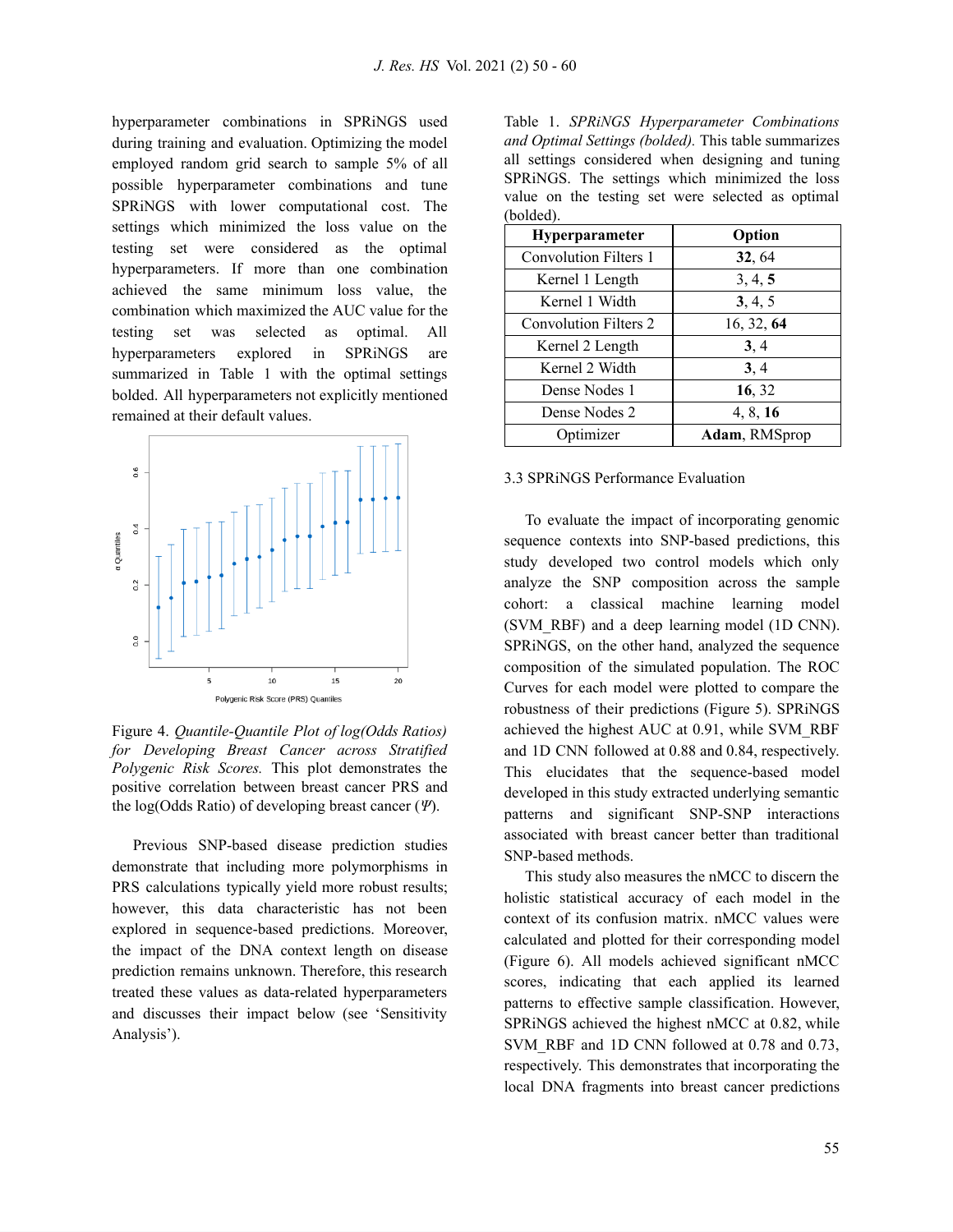

improves their overall predictive accuracy compared to SNP-based methods.

Figure 5. *ROC Curves for Breast Cancer Classification Models*. This graph demonstrates the robustness of breast cancer classifications achieved by SPRiNGS (red), SVM\_RBF (green), and 1D CNN (blue) using AUC.



Figure 6. *nMCC Comparisons across Breast Cancer Classification Models.* This bar graph depicts the statistical accuracy of breast cancer classifications achieved by SPRiNGS (red), SVM\_RBF (green), and 1D CNN (blue) using nMCC.

#### 3.4 Sensitivity Analysis

This research conducted a sensitivity analysis to explore the impact of data-related characteristics (the number of SNPs *s* and the sequence length *L*) on

SPRiNGS' performance. Changing the number of loci considered allows the model to discern genomic patterns across more sequences. To vary *s*, the *p*-value threshold was relaxed, yielding 904 SNPs (*α*  $= 5 \times 10^{-7}$ ). Additionally, the threshold was tightened, yielding 547 SNPs (to  $\alpha = 5 \times 10^{-9}$ ). AUC was measured for each variation and plotted (Figure 7). Considering fewer SNPs displayed a slightly lower AUC; however, including more SNPs caused a significant decrease in AUC, likely attributable to overfitting.



Figure 7. *Impact of number of SNPs (s) on SPRiNGS performance.* This line graph displays the impact of the number of SNPs considered (which was varied by the *p*-value threshold *α*) on SPRiNGS AUC score.

Moreover, this study examined the effect of sequence length *L* on the model's performance using short DNA sequence fragments. Increasing *L* would allow the model to identify more encoding patterns within sequences to distinguish between case and control samples. This analysis varied *L* between 13, 37, and 61 nucleotides. Sequences shorter than 13 nucleotides were not explored to ensure minimal genomic encoding motifs were captured during model training. Sequence lengths larger than 61 nucleotides were not explored due to computational storage constraints. The AUC was plotted to understand the impact of each *L* variation on model performance (Figure 8). While showing fairly consistent performance overall, the fragment length *L* = 37 displayed the highest AUC. The overall trend of the graph shows no significant correlation between model performance and sequence length.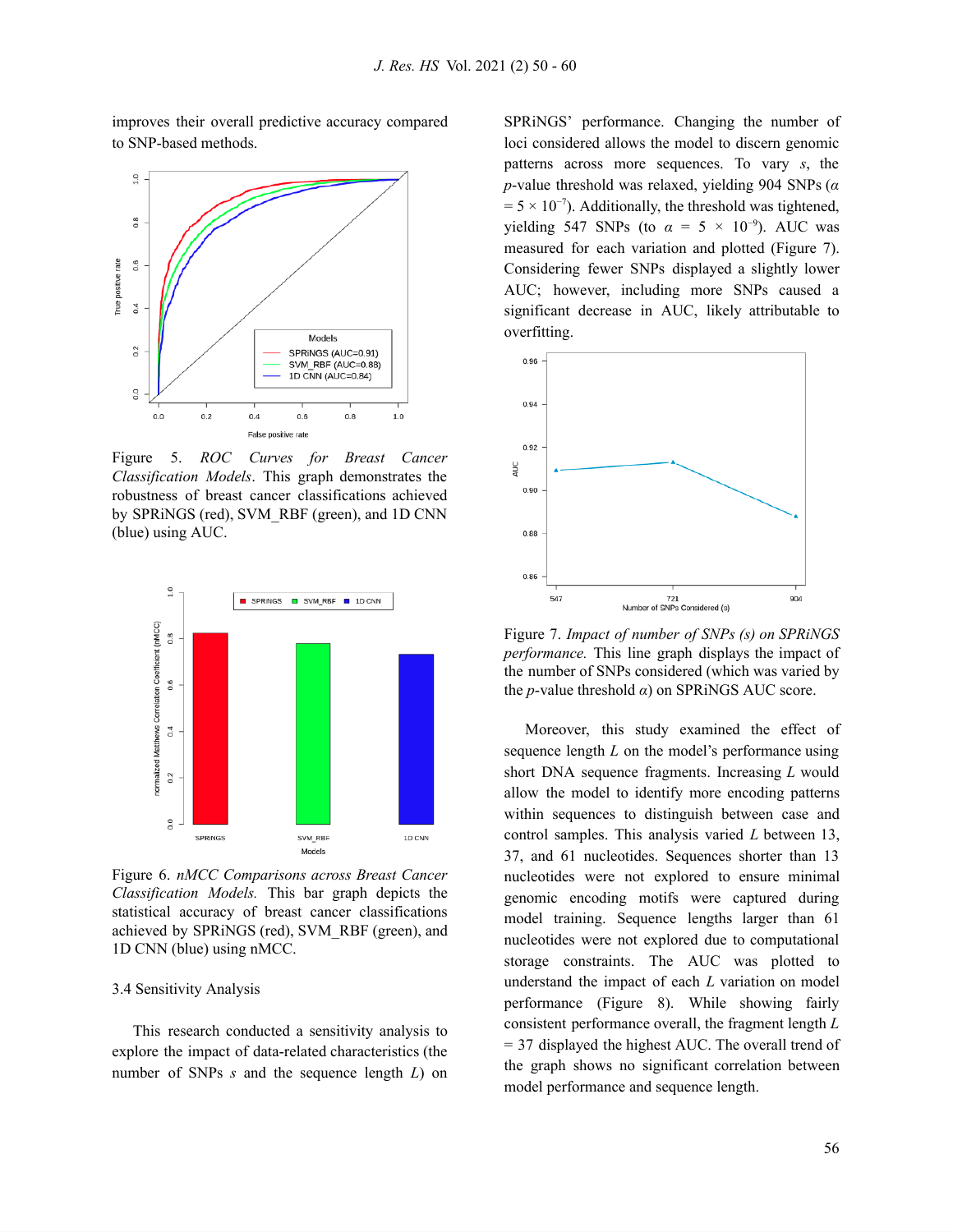

Figure 8. *Impact of sequence fragment length (L) on SPRiNGS performance.* This line graph displays the impact of the DNA sequence fragment length on SPRiNGS AUC score and shows that no significant correlation was observed between the two.

# **4. Discussion**

This research proposes SPRiNGS, a two-dimensional convolutional neural network which analyzes genomic sequence patterns around statistically significant SNPs to classify breast cancer risks. After validating the Monte Carlo simulation used to generate a sample population, the results indicate that sequence-based breast cancer predictions outperformed SNP-based methods. Specifically, incorporating the sequence contexts of breast cancer-associated SNPs improved feature extraction and robustness (measured by AUC) and classification accuracy (measured by nMCC) compared to traditional SNP-based algorithms (such as SVM\_RBF and 1D CNN). SPRiNGS analyzed the occurrence patterns and genomic interactions among significant mutations while the control models only analyzed the former. Since SPRiNGS associated higher polygenic risk scores with greater chances of developing breast cancer (as seen in Figure 4), the model discerned how SNP occurrence patterns impact genetic breast cancer risks. Moreover, incorporating DNA sequence contexts around each SNP allowed SPRiNGS to understand various encoded semantic patterns across mutations, which improved robustness and accuracy compared to

SNP-based methods. These findings confirm the hypothesis that analyzing the local genomic fragments around statistically significant mutations will improve the quality of breast cancer predictions compared to SNP-based methods.

This study also explores the impact of data-related hyperparameters on SPRiNGS' performance. While previous genome-wide prediction studies have demonstrated that including more SNPs for PRS calculations improves predictive accuracy (Antoniou, et al., 2018; Hajiloo, et al., 2013; Lee, et al., 2019; Cecile, et al., 2019), this research observed the inverse. Decreasing the number of SNPs elicited a slight decrease in AUC; however, increasing the number of SNPs noticeably lowered the model's performance. Since tightening the *p*-value threshold yielded fewer SNPs, SPRiNGS learned more influential semantic patterns across more statistically significant mutations. Inversely, since relaxing the threshold yielded more SNPs, less significant mutations likely contributed to noise around otherwise important semantic features during matrix resizing. Adding more mutations to consider caused the model to overfit, thereby achieving a lower AUC.

The other data-related characteristic explored was the sequence length *L*. As previously mentioned, SPRiNGS (which performed sequence-based classifications) outperformed SVM\_RBF and 1D CNN (which performed SNP-based classifications), indicating that analyzing sequence contexts improves classification robustness and accuracy. The sensitivity analysis isolated the sequence length to measure its impact on model performance. SPRiNGS performed relatively consistently across all tested fragment lengths, but observed the highest AUC when  $L = 37$ nucleotides. This sequence length likely captured significant sequence motifs which elicited better predictions. While decreasing *L* did not capture these semantic features, increasing *L* incorporated more information as noise when the matrices were resized, thereby leading to slightly lower performance. Although no significant correlation was observed between *L* and model performance, this study demonstrates the importance of analyzing the local DNA sequence contexts around statistically significant SNPs in genome-wide breast cancer prediction studies.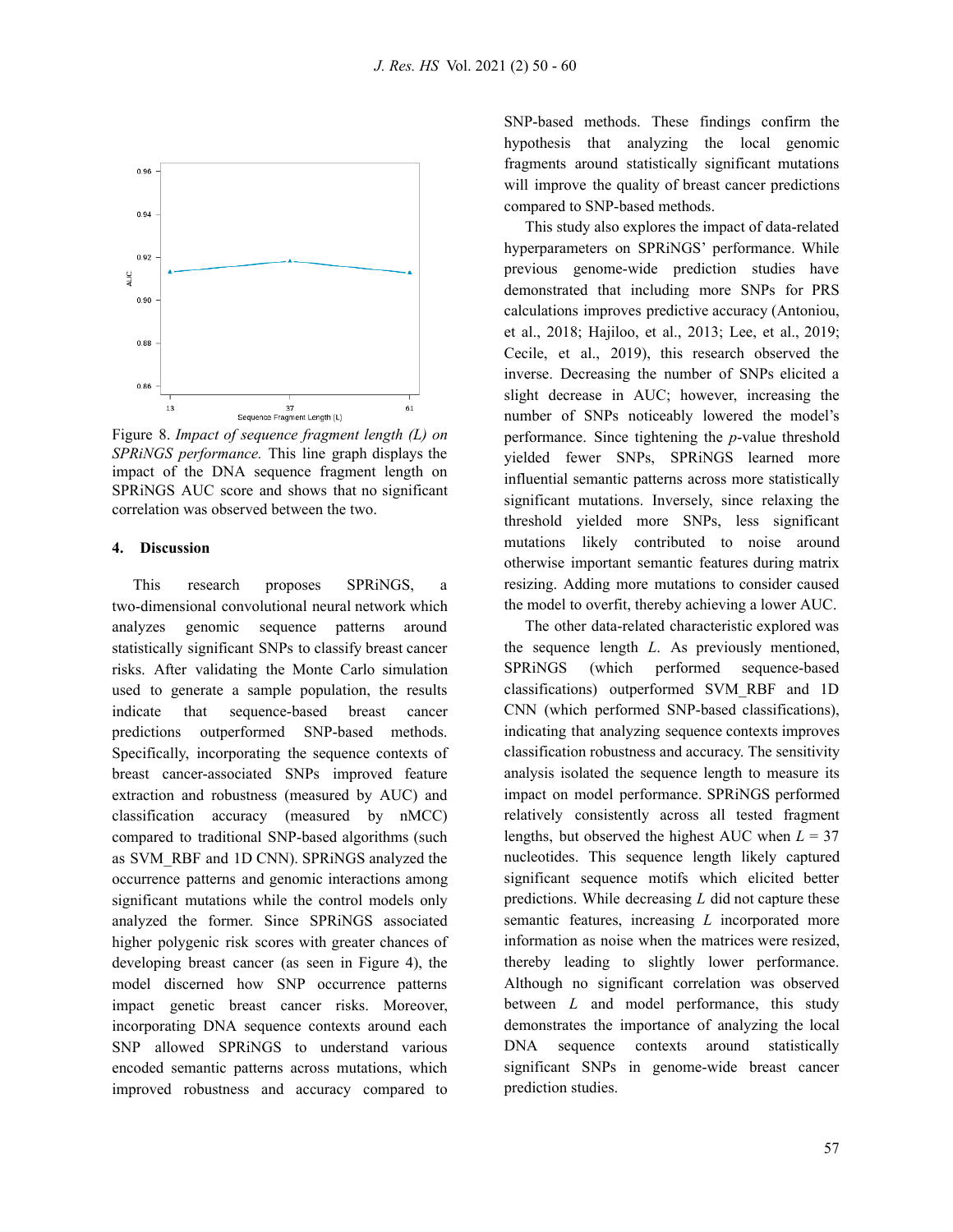#### 4.1 Limitations

This experiment contained plenty of limitations to consider. First, the Keras platform used to implement SPRiNGS prevents users from seeing the algorithm's inner workings, meaning that more research is required to understand which particular genomic features helped SPRiNGS outperform the SNP-based control models. Second, breast cancer has several molecular subtypes which this model did not account for; SPRiNGS simply determined whether a sample was healthy or at risk of breast cancer, but not which type of breast cancer. One method to overcome this limitation is by using a larger sample size with subgroups for each molecular subtype. Third, there are other genetic mutations associated with breast cancer besides SNPs. Including other mutation types (insertion, deletion, and genetic amplification) would provide a more holistic mutation-based prediction. Fourth, while the simulation in this study met the previous validation criteria, it does not account for genetic variations among global populations. This means sequence-based SNP interactions could fluctuate depending on geographic regions, causing changes in SNP statistical significance and allele frequencies. Exploring other simulations to understand how SPRiNGS' performance varies based on population-specific parameters would offer greater insights into the global variations of genetic breast cancer risks caused by dynamic sequence-based SNP interactions.

# 4.2 Future Work

The results of this study inspire further inquiry into the biological application of genomic sequence interactions in disease prediction. The model developed here, SPRiNGS, can be generalized to predict other common complex diseases, including cardiovascular, immune, and respiratory traits alongside other cancer types. Also, as mentioned earlier, SPRiNGS can be used to subtype various diseases based on their genomic and biological features. After analyzing the semantic patterns associated with copious genetic diseases, future research could explore the biological implications of these sequence-based interactions in protein binding,

transcription factor motif identification, and gene regulation. In clinical settings, medical professionals can use SPRiNGS to recommend therapeutic action depending on a patient's risk classification for a certain disease. This study has identified a link between sequence contexts and breast cancer predictions; future research should explore how these semantic interactions impact an individual's biological susceptibility to this disease and others.

# **5. Conclusion**

Ultimately, this research confirms the hypothesis that analyzing the local DNA sequence around statistically significant mutations will improve the quality of breast cancer risk classifications compared to SNP-based methods. SPRiNGS outperformed the SNP-based control models in both robustness and statistical accuracy. Moreover, an exploration of data-related characteristics revealed that including more SNPs decreased predictive accuracy (contrary to previous literature) and that the sequence fragment length has no significant correlation with model performance. While more research is required to understand the genomic features responsible for SPRiNGS' improved performance, this model holds exciting potential for precision medicine. Hopefully, as our knowledge of high-throughput sequencing and disease prediction mechanisms grow, so too will our ability to promote human health and longevity.

# **References**

Adekitan, A. I. (2014). *Monte Carlo Simulation*. University of Idaban.

Antoniou, A. C., et al. (2019). Polygenic Risk Scores for Prediction of Breast Cancer and Breast Cancer Subtypes. *American Journal of Human Genetics*, *104*(1), 21-34. doi:10.1016/j.ajhg.2018.11.002

Beck, T., et al. (2020). GWAS Central: a comprehensive resource for the discovery and comparison of genotype and phenotype data from genome-wide association studies. *Nucleic Acids Research*, *48*(D1), D40-D933. Retrieved fro[m](https://doi.org/10.1093/nar/gkz895) <https://doi.org/10.1093/nar/gkz895>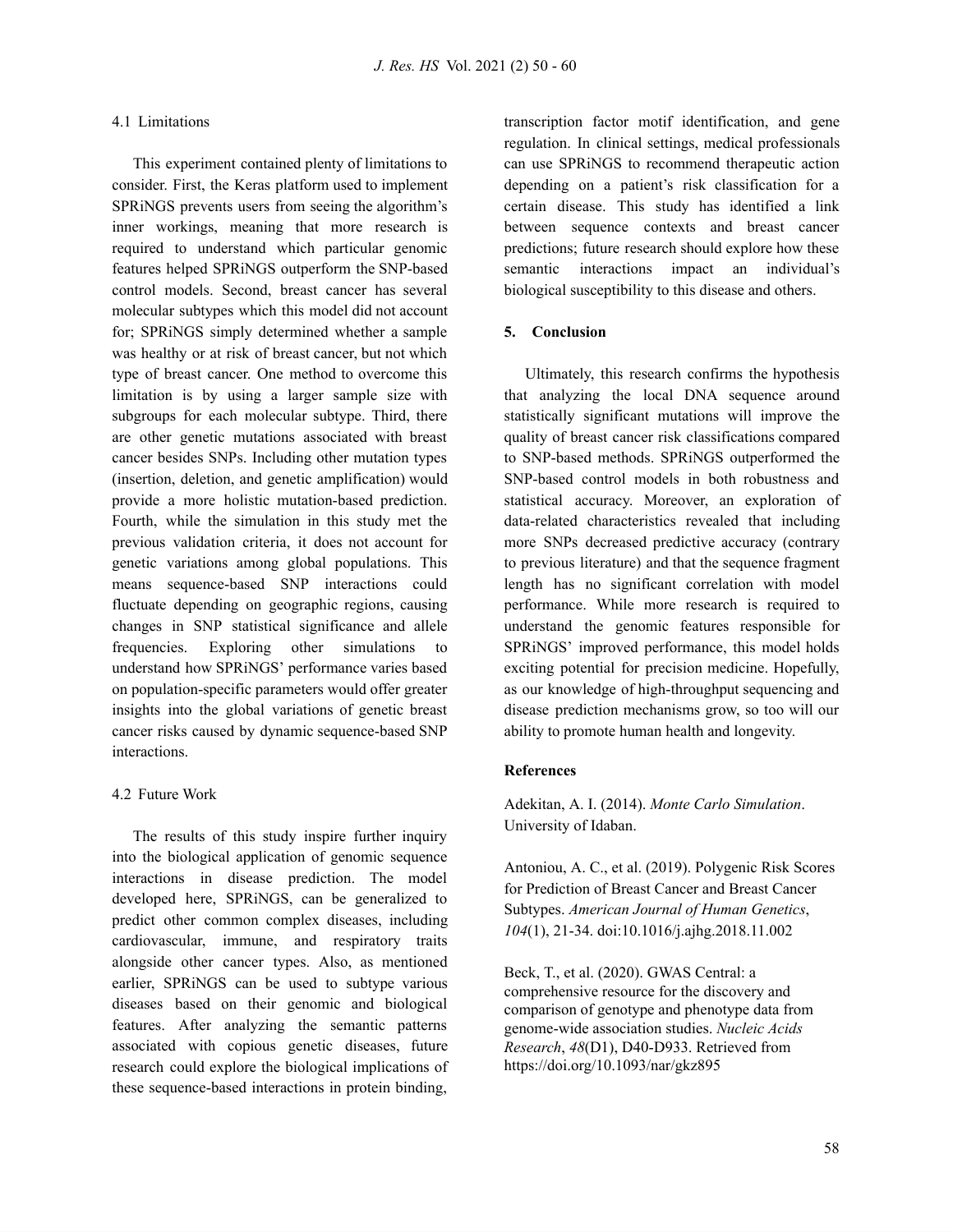Buniello, A., et al. (2019). The NHGRI-EBI GWAS Catalog of published genome-wide association studies, targeted arrays and summary statistics 2019. *Nucleic Acids Research*, Vol. 47 (Database issue): D1005-D1012.

Cariaso, M., & Lennon, G. (2012). SNPedia: a wiki supporting personal genome annotation, interpretation and analysis. *Nucleic Acids Research*, 40 (Database issue), D1308–D1312. https://doi.org/10.1093/nar/gkr798

CDC. (2020). *Breast Cancer Statistics*. https://www.cdc.gov/cancer/breast/statistics/index.ht m

Cecile, A., et al. (2019). Polygenic risk scores that predict common diseases using millions of single nucleotide polymorphisms: Is More, better? *Clinical Chemistry, 65*(5), 609-611. doi:10.1373/clinchem.2018.296103

Cerami, E., et al. (2012). The cBio cancer genomics portal: an open platform for exploring multidimensional cancer genomics data. *Cancer Discovery*, *2*(5), 401-404. doi:10.1158/2159-8290.CD-12-0095

Choi, S. W., et al. (2020). Tutorial: A guide to performing polygenic risk score analyses. *Nature Protocols, 15*(9), 2759-2772. doi:10.1038/s41596-020-0353-1

Deng, L. (2012). The Cross-Entropy Method: A Unified Approach to Combinatorial Optimization, Monte-Carlo Simulation, and Machine Learning. *Technometrics*, *48*(1), 147-148[.](https://doi.org/10.1198/tech.2006.s353) <https://doi.org/10.1198/tech.2006.s353>

Fadista, J., et al. (2016). The (in)famous GWAS P-value threshold revisited and updated for low-frequency variants. *Eur J Hum Genet*, 24, 1202–1205. <https://doi.org/10.1038/ejhg.2015.269>

Hajiloo, M., et al*.* (2013). Breast cancer prediction using genome wide single nucleotide polymorphism data. *BMC Bioinformatics*, 14, S3.

https://doi.org/10.1186/1471-2105-14-S13-S3

Indolia, S., et al. (2018). Conceptual Understanding of Convolutional Neural Network- A Deep Learning Approach. *Procedia Computer Science*, *132*, 679-688. <https://doi.org/10.1016/j.procs.2018.05.069>

Kingma, D. P., & Ba, J. L. (Eds.). (2015). *Adam: A Method for Stochastic Optimization.* ICLR. https://arxiv.org/pdf/1412.6980.pdf

Kuleshov, V., et al*.* (2019). A machine-compiled database of genome-wide association studies. *Nat Commun*, 10, 3341. <https://doi.org/10.1038/s41467-019-11026-x>

Lee, A., et al*.* (2019). BOADICEA: a comprehensive breast cancer risk prediction model incorporating genetic and nongenetic risk factors. *Genet Med*, 21, 1708–1718. https://doi.org/10.1038/s41436-018-0406-9

Quezada, H., et al. (2017). Omics-based biomarkers: Current status and potential use in the clinic. *Boletín Médico Del Hospital Infantil De México (English Edition), 74*(3), 219-226. doi:10.1016/j.bmhime.2017.11.030

Quinlan, A. R., & Hall, I. M. (2010). BEDTools: a flexible suite of utilities for comparing genomic features. *Bioinformatics (Oxford, England)*, *26*(6), 841-842. <https://doi.org/10.1093/bioinformatics/btq033>

*Reference genome*. (2020, Dec 25). Wikipedia. Retrieved January 27, 2021, fro[m](https://en.wikipedia.org/wiki/Reference_genome) [https://en.wikipedia.org/wiki/Reference\\_genome](https://en.wikipedia.org/wiki/Reference_genome)

Schneider, V. A., et al. (2017). Evaluation of GRCh38 and de novo haploid genome assemblies demonstrates the enduring quality of the reference assembly. *Genome Research*, *2017*(27), 849-864. doi:10.1101/gr.213611.116

Sherry, S. T., et al. (2001). dbSNP: the NCBI database of genetic variation. *Nucleic Acids Research*, 29(1), 308-311. <https://doi.org/10.1093/nar/29.1.308>